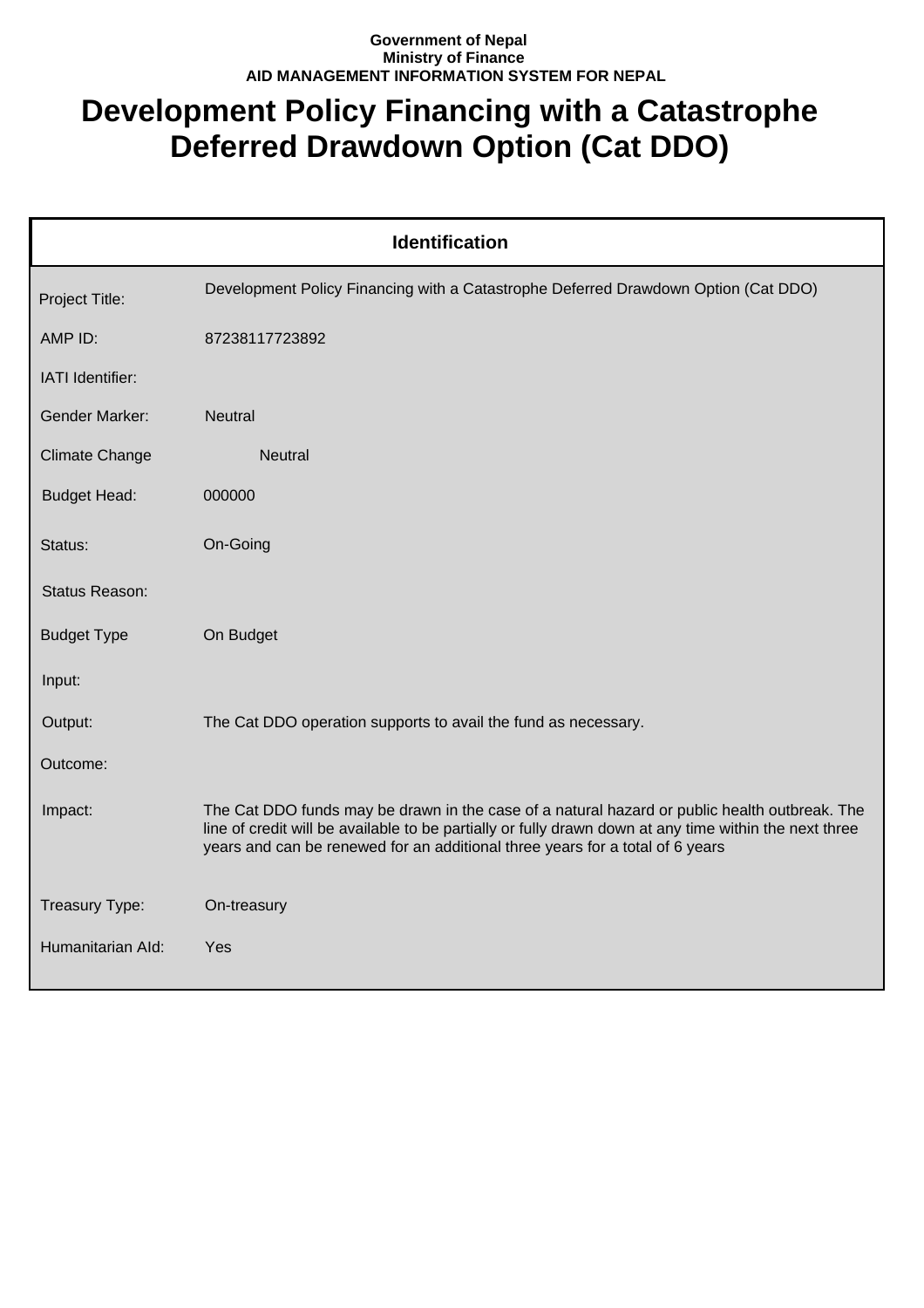| Location     |            |
|--------------|------------|
| Location     | Percentage |
| <b>NEPAL</b> | 100.0%     |

| <b>Sector</b>                              |            |
|--------------------------------------------|------------|
| Sector                                     | Percentage |
| Nepal Sector Classification HEALTH 0       | 50.0%      |
| Nepal Sector Classification HOME AFFAIRS 0 | 50.0%      |

| <b>Implementing/Executing Agency</b>  |        |  |
|---------------------------------------|--------|--|
| <b>Implementing Agency</b>            |        |  |
| Ministry of Finance                   | 100.0% |  |
| <b>Executing Agency</b>               |        |  |
| Ministry of Finance                   | 100.0% |  |
| <b>Responsible Organization</b>       |        |  |
| Ministry of Finance                   | 100.0% |  |
| Donor                                 |        |  |
| International Development Association | 0.0%   |  |

| <b>Funding</b>                               |                       |                    |                               |            |                     |
|----------------------------------------------|-----------------------|--------------------|-------------------------------|------------|---------------------|
| Transaction<br>Date                          | Type of<br>Assistance | Mode of<br>Payment | Post Earthquake<br>Assistance | Commitment | <b>Disbursement</b> |
| <b>International Development Association</b> |                       |                    |                               |            |                     |
| <b>Actual</b>                                |                       |                    |                               |            |                     |
| <b>UNDISBURSED BALANCE</b>                   |                       |                    | null                          |            |                     |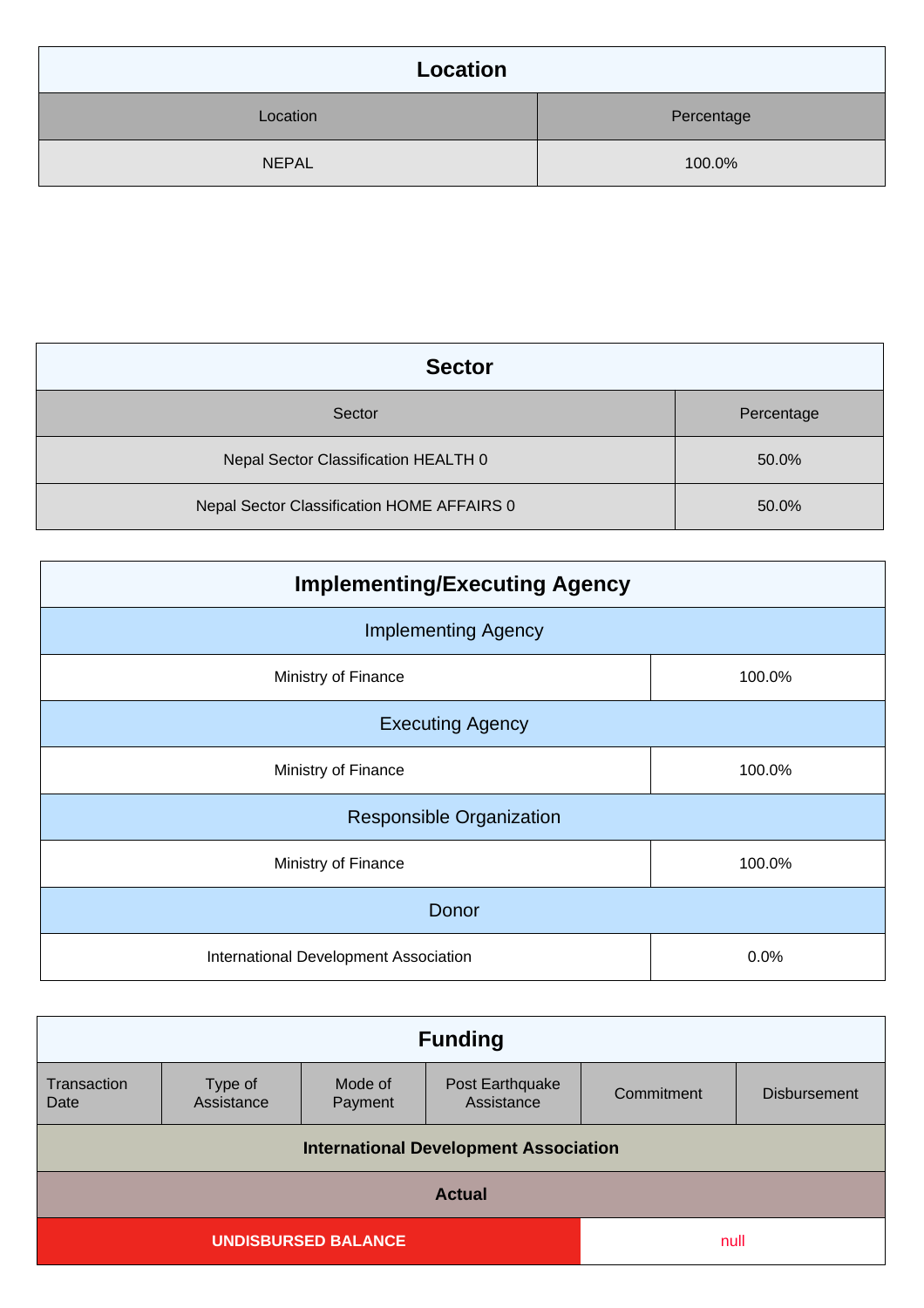| Transaction<br>Date                           | Type of<br>Assistance           | Mode of<br>Payment    | Post Earthquake<br>Assistance | Commitment | <b>Disbursement</b> |
|-----------------------------------------------|---------------------------------|-----------------------|-------------------------------|------------|---------------------|
| 3/27/2020                                     | Concessional Loan<br>Assistance | <b>Direct Payment</b> | No                            | 50,000,000 |                     |
| 10/2/2020                                     | Concessional Loan<br>Assistance | Direct Payment        | No.                           |            | 25,520,000          |
| Total                                         |                                 |                       | 50,000,000                    | 25,520,000 |                     |
| Total (International Development Association) |                                 |                       | 50,000,000                    | 25,520,000 |                     |
| <b>UNDISBURSED BALANCE</b>                    |                                 |                       | 24,480,000                    |            |                     |

| <b>Progress Achieved</b>       |
|--------------------------------|
| Progress Achieved:             |
| Key Problems:                  |
| Steps Taken to Solve Problems: |

| <b>Funding Information</b>        |            |  |
|-----------------------------------|------------|--|
| <b>Total Actual Commitment</b>    | 50,000,000 |  |
| <b>Total Planned Commitment</b>   | 0          |  |
| <b>Total Actual Disbursement</b>  | 25,520,000 |  |
| <b>Total Planned Disbursement</b> | 0          |  |